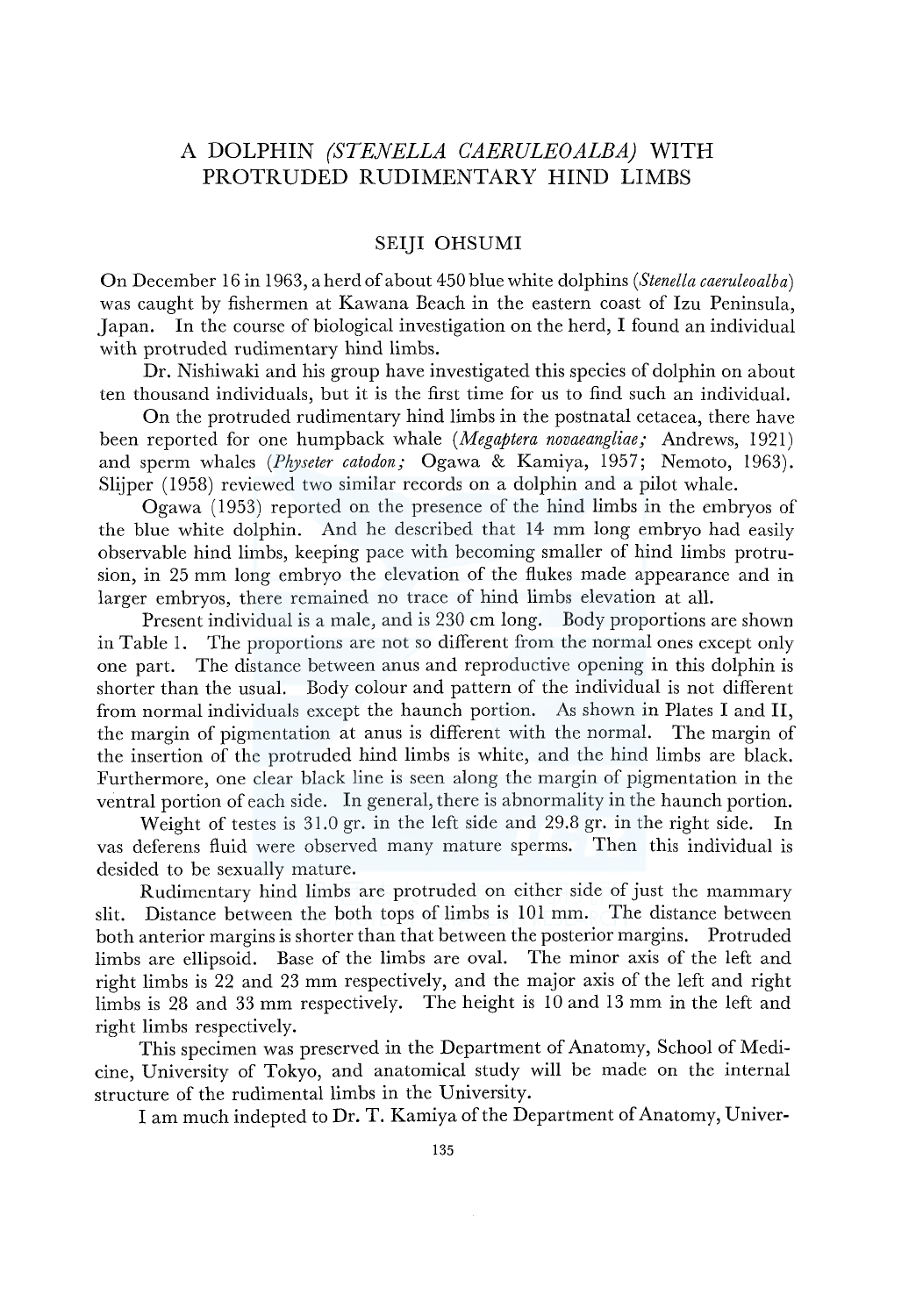| Items                                                  | Present (cm) | Normal $(cm)*$ |
|--------------------------------------------------------|--------------|----------------|
| Total length                                           | 230.0        | 221-239        |
| Length of snout                                        | 12.0         | $10.5 - 12.0$  |
| Tip of snout to blow hole                              | 32.0         | $29.0 - 36.5$  |
| angle of gape<br>,                                     | 27.5         | $25.0 - 27.5$  |
| center of eye<br>,                                     | 34.5         | $28.0 - 36.0$  |
| anterior margin of flipper<br>$\overline{\phantom{a}}$ | 49.0         | $44.0 - 51.0$  |
| Notch of flukes to posterior margin of fin             | 106.0        | 96.0-106.5     |
| Length of insertion of flukes                          | 17.0         | $14.5 - 17.0$  |
| Notch of flukes to anus                                | 70.0         | 61.0-69.0      |
| to umbilicus<br>,                                      | 129.0        | 113.0-130.0    |
| Anus to reproductive opening                           | 13.5         | $15.0 - 21.0$  |
| Flipper, anterior margin to tip                        | 32.0         | $29.0 - 31.5$  |
| broadest width<br>, ,                                  | 11.0         | $9.5 - 11.0$   |
| Fin, length of base                                    | 32.0         | $27.0 - 35.0$  |
| height<br>$, \,$                                       | 19.5         | $19.0 - 23.0$  |
| Flukes, total width                                    | 56.5         | $48.0 - 59.0$  |
|                                                        |              |                |

#### TABLE 1. MEASUREMENT OF BODY PROPORTIONS FOR THE PRESENT SPECIMEN AND THE NORMAL SPECIMENS IN THE BLUE WHITE DOLPHIN

\*from 6 specimens (males), body lengths ranged between 221 and 239 cm.

sity of Tokyo, who kindly took photographs of the specimen and gave me some measurements. And I also due to Dr. M. Nishiwaki of the Whales Research Institute to give me the chance to find the present specimen.

### REFERENCES

ANDREWS, R. C. (1921). A remarkable hind limbs in a humpback whale. *Amer. Mus. Novitates,* 9: 1-6. NEMOTO, T. (1963). New records of sperm whales with protruded rudimentary hind limbs. *Sci. Rep. Whales Res. Inst.,* 17: 79-81.

OGAWA, T. (1953). On the presence and disappearance of the hind limb in the cetacean embryos. *Sci. Rep. Whales Res. Inst.,* 8: 127-32.

OGAWA, T. & KAMIYA, T. (1957). A case of the cachalot with protruded rudimentary hind limbs. *Sci. Rep. Whales Res. Inst.,* 12: 197-208.

SLIJPER, E.J. (1958). *Walvissen* (Translated by Pomerans, A. *].* into English. Hutchinson, London, 1962, 475 p.).

#### PLATE I

Upper: A blue white dolphin with protruded rudimentary hind limbs. Ventral view. Lower: A normal male blue white dolpin. Ventral view.

#### PLATE II

### (Photographed by Dr. T. Kamiya)

Upper: Ventral view of the protruded rudimentary hind limbs.

Lower, left: Sidal view of the left hind limb.

Lower, right: Sidal view of the right hind limb.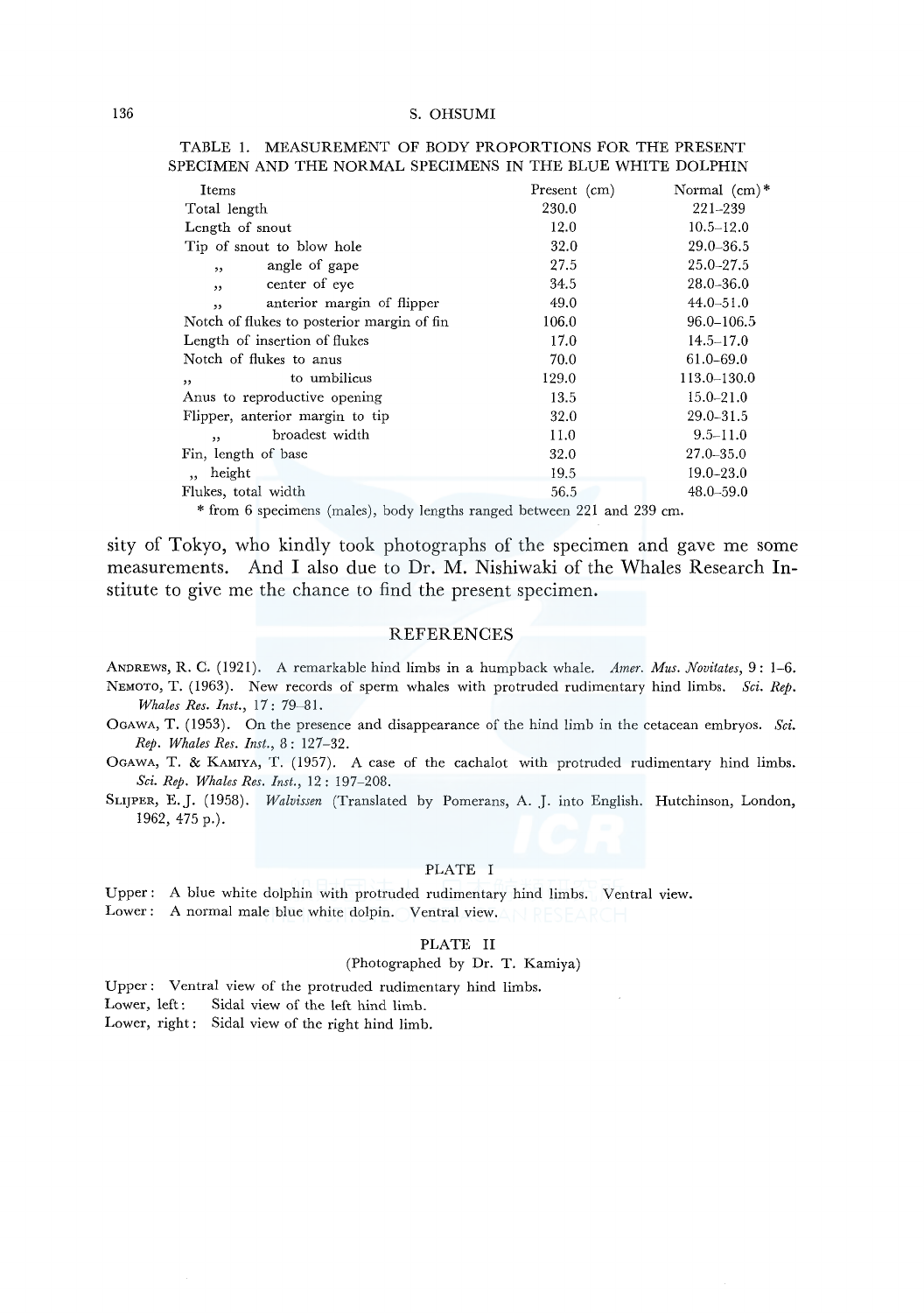

Sci. Rep. Whales. Res. Inst. No. 19